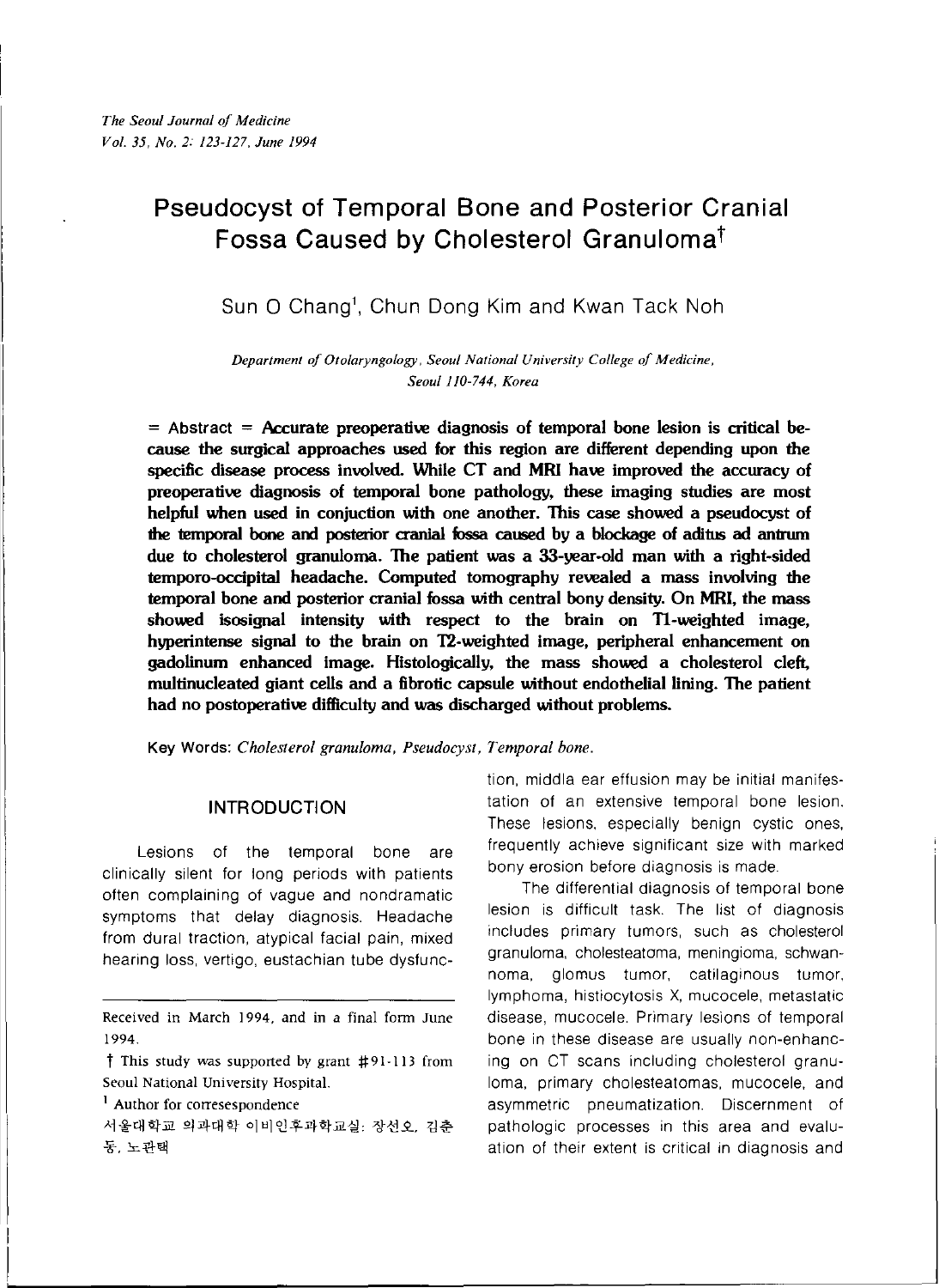preoperative planning.

Greater physician's awareness and increased technologic capability are leading to more effective management of pathologic conditions involving the temporal bone area. Modern imaging techniques permit accurate preoperative differential diagnosis when high resolution computed tomography(CT) are used in conjunction with gadolinium-enhanced magnetic resonance imaging(MRI).

We present our experience with a case showed pseudocyst of temporal bone and posterior cranial fossa. Current imaging techniques have proven to be a valuable and adequate means of preoperative treatment planning.

## **CASE REPORT**

A 33-year-old man had complained of right-sided temporo-occipital headache for two years prior to the present admission. The nature of headache was continuous, not throbbing and did not respond to analgesics. Nausea and vomiting were absent. Fourteen years ago, the patient was noted to have right-sided otorrhea, but it subsided soon after administration of oral antibiotics. There was no family history of otologic disease. Physical examination on admission revealed a central healed perforation of the right tympanic membrane. The left ear was normal. There were no abnormal findings on cranial nerve examination. Tinnitus, nystagmus, vertigo, facial nerve palsy and otorrhea were absent. The results of EKG, chest X-ray, and laboratory analysis were normal. Pure tone audiometry showed a moderately mixed hearing loss(Bone conduction : 35 dB PTAs, Air conduction : 70 dB PTAs, Right side). The result of left side hearing test was within normal range. In the right side auditory brainstem response, there was a 0.4 msec latency delay between wave  $I$  and wave  $V$ compared to the left side. Vestibular function test revealed right sided nonfunctioning labyrinth.

A high-resolution CT scan with contrast enhancement revealed a mass(2.5 cm X 3.0 cm

in diameter) involving the mastoid bone and posterior cranial fossa with central bony density(Fig. 1). On T1-weighted image, the mass was isosignal with respect to the brain and T2-weighted image revealed a hyperintense mass. Gadolinium enhanced image revealed peripheral rim enhancement(Fig. 2).

Total excision of the pseudocyst including the cholesterol granuloma obstructing the aditus was performed via transmastoid approach. Operative findings also revealed a large cyst involving the mastoid bone and posterior cranial fossa. It had destroyed a most part of the mastoid cavity, and produced a defect in the tegmental bone. The sigmoid sinus was displaced posterolaterally by the cyst. The cyst had an adhesion with the sigmoid sinus, the dura of the posterior cranial fossa and middle cranial fossa. The content of the pseudocyst was serosanguinous fluid with bone fragment. The cystic mass was totally removed. After removal of the cyst, the granulation tissue was visible on the aditus. The granulation had a dark brownish, or occasionally yellowish color with obvious glistening character. After removal



Fig. 1. CT scan obtained after intravenous injection of contrast media shows a mass with central bony density(2.5cm X 3. 0cm) in temporal bone which extends to posterior cranial fossa. Note: central bony density (arrow).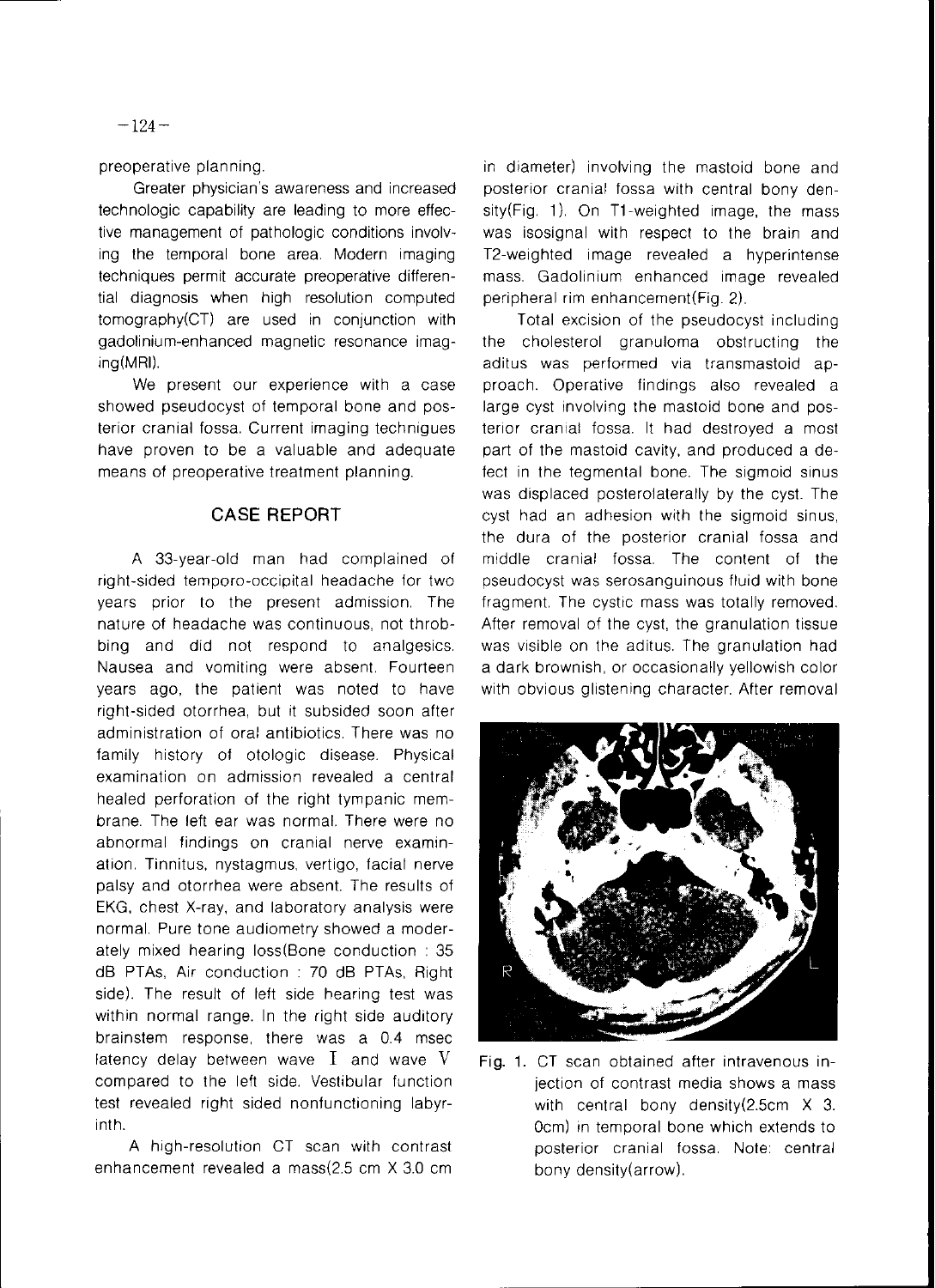

Fig. 2. On MRI, the mass(arrow) appears as isosignal intensity to brain on T1-weighted image(A), and high signal intensity on T2-weighted image(B). Gadolinium enhanced MRI reveals peripheral rim enhancement(arrow)(C).

of cholesterol granuloma in aditus, posterior tympanotomy was performed. The malleus and incus were fixed with new bone formation. The incus and head of the malleus was removed. The incus was remodelled and positioned between stapes head and the tympanic membrane with Gelfoam support. On immediately postoperative CT scans, there was no hematoma or residual mass(Fig. 3). The pathologic examin-

ation showed cholesterol clefts, multinucleated giant cells and fibrotic capsule without endothelial lining(Fig. 4). The patient had no postoperative problem and was discharged four days later.

### **DISCUSSION**

Accurate preoperative diagnosis of pos-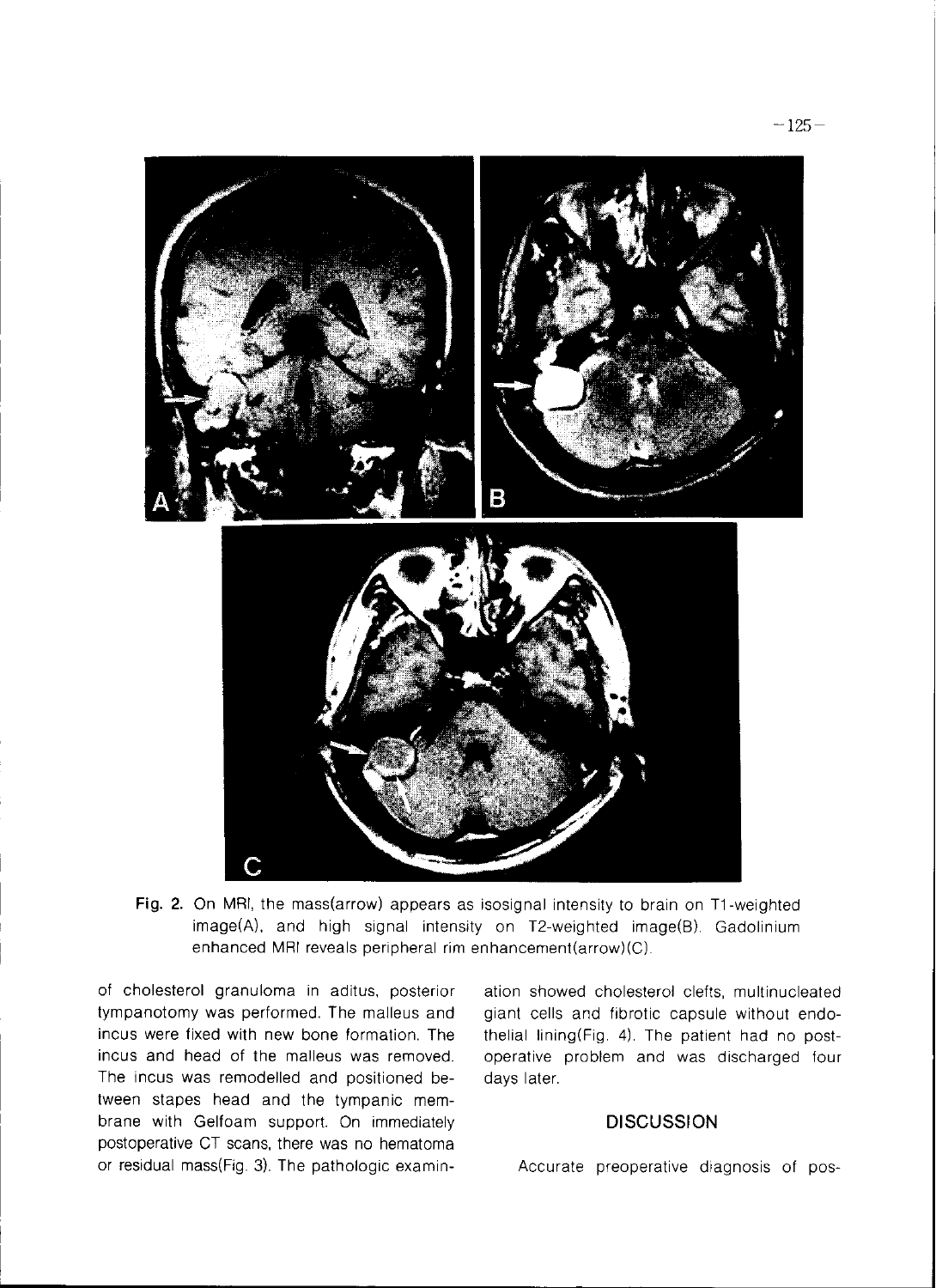terior cranial fossa and mastoid bone is important because the surgical approaches used for this region are different depending upon the specific disease process involved. because CT scan is most useful in the evaluation of bone destruction and MRI is most useful in characterization of the mass in this region, these imaging studies are most helpful when used together. Factors that are considered in differential diagnosis by imaging are the site of lesion, enhancing pattern, density, and borders of lesion. Primary lesions of temporal bone are usually non-enhancing on CT scans; these lesions include cholesterol granuloma, primary cholesteatomas, mucocele, and asymmetric pneumatization.

Cholesterol granuloma is the descriptive histologic term for tissue response to a foreign body(i, e., cholesterol crystals). Three primary factors are theorized to be essential in its formation in the temporal bone : interference with drainage, hemorrhage, and inadequate aeration(Nager and Vanderveen 1976). Stagnant blood leads to hemoglobin breakdown, forming cholesterol crystals. These crystals incite a giant cell reaction, fibrosis, and vascular proliferation(Corriero 1982; Nomura 1984; Sheehy et al. 1969). On CT scans, cholesterol granulomas look



Fig. 3. CT scan obtained after surgical removal showes no residual mass or hematoma in posterior cranial fossa.

like punched-out lesions that are isodense with the brain and do not enhance(Lo et al. 1984). However, there may be occasionally rim enhancement with intravenous contrast. On MRI, both  $T_1$ -weighted and  $T_2$ -weighted images are hyperintense with respect to the brain. The hyperintensity on both  $T_1$ -weighted and  $T_2$ weighted images is unique to cholesterol granuloma. These lesions do not enhance with gadolinium infusion.

On CT scans, primary cholesteatomas are less dense than the brain and exhibit no enhancement with intravenous contrast media. Since primary cholesteatomas expand into the area of least resistance, they have variable shapes with an irregular surface. On MRI, primary cholesteatomas are inhomogenous and



Fig. 4. The pathologic examination showed cholesterol clefts, multinucleated giant cells(arrow)(A) and fibrotic capsule without endothelial lining(arrow)(B), hematoxylin and eosin staining X100(A), X200(B).